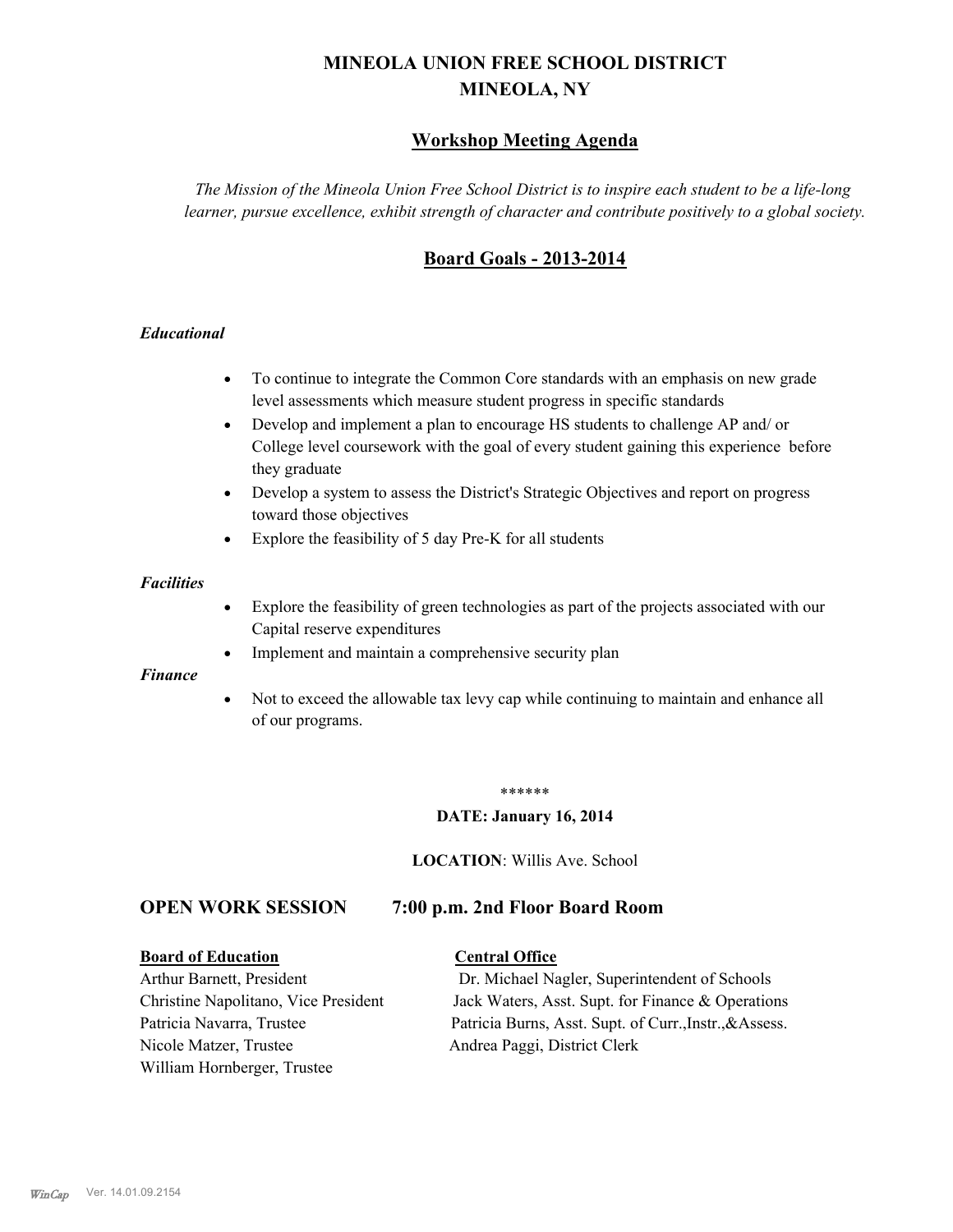**A. Call to Order B. Pledge of Allegiance C. Reading of Mission**

**D. Moment of Silent Meditation**

## **E. Dais & Visitor Introductions**

**F. High School Student Organization Report**

# **G. BOE Reports**

- **a. Comments from Board Trustees**
- **b. Comments from Board President**
- **c. Comments from Superintendent**

#### **H. Old Business**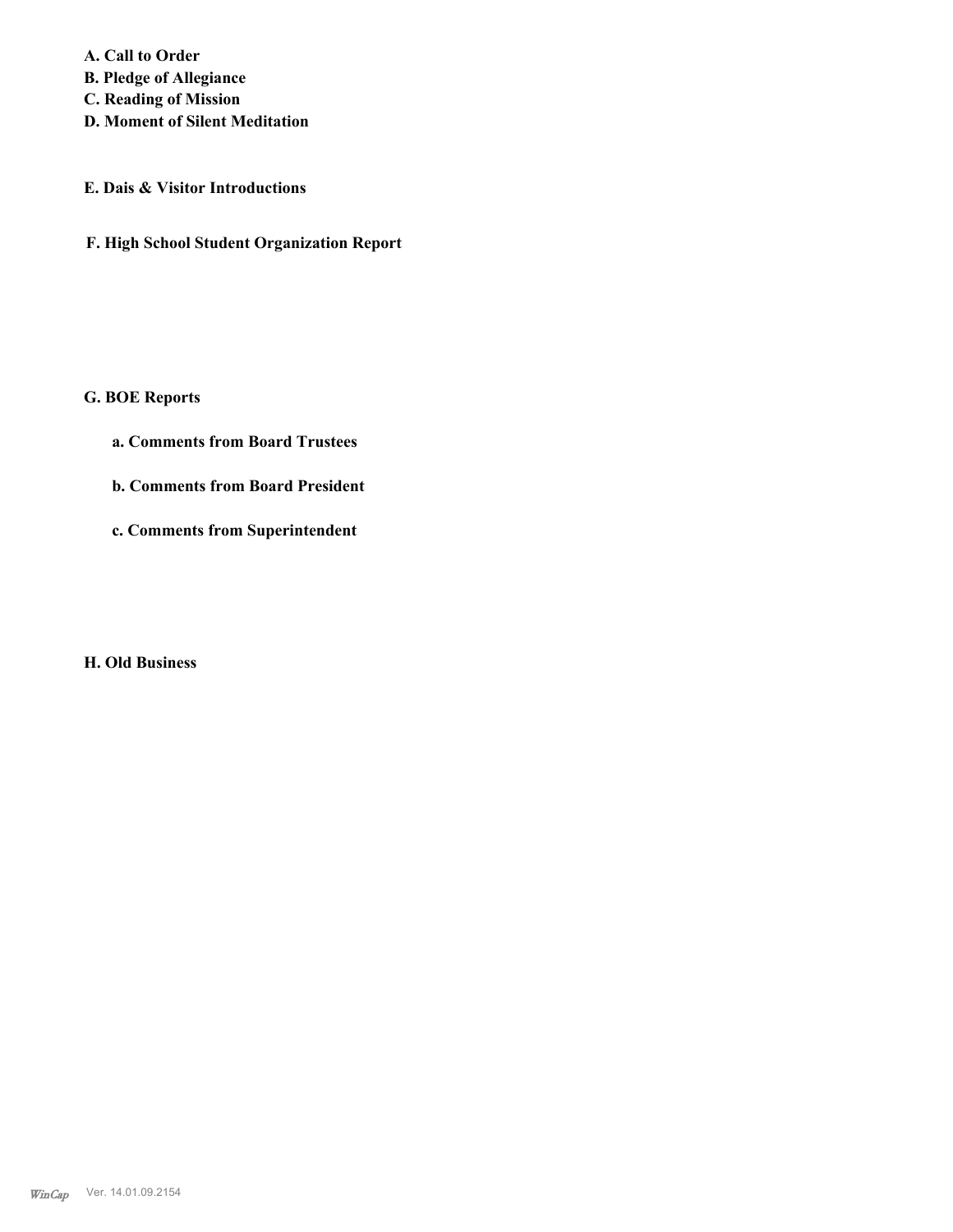#### **I. New Business**

**RESOLUTION # 34 -BE IT RESOLVED** that the Board of Education of the Mineola Union Free School District hereby approves an employee contract with the Superintendent of Schools dated January 16, 2014 and authorizes the president of the Board of Education to execute the same on the behalf of the Board of Education.

| <b>Motion:</b><br>Second: |     |
|---------------------------|-----|
| Yes:                      | No: |
|                           |     |
|                           |     |
|                           |     |
|                           |     |

**Passed: \_\_\_\_\_\_\_\_\_\_\_\_\_**

#### **J. Consensus Agenda**

**RESOLUTION # 35 -BE IT RESOLVED** that the Board of Education approves the consensus agenda items J.1.a. through J.6.a., as presented.

| <b>Motion:</b><br>Second: |     |  |
|---------------------------|-----|--|
| Yes:                      | No: |  |
|                           |     |  |
|                           |     |  |

**Passed: \_\_\_\_\_\_\_\_\_\_\_\_\_**

## 1. **Accepting of Minutes**

That the Board of Education accepts the minutes of the December 5, 2013 Workshop Meeting and the December 19, 2013 Business Meeting as presented. a.

#### 2. **Instruction**

- a. Resignation(s)
- That the Board of Education accepts the resignation of Lisa Spyridon, Leave Replacement Teacher, for Surabhi John, Science Teacher, at Mineola High School, effective January 10, 2014. 1.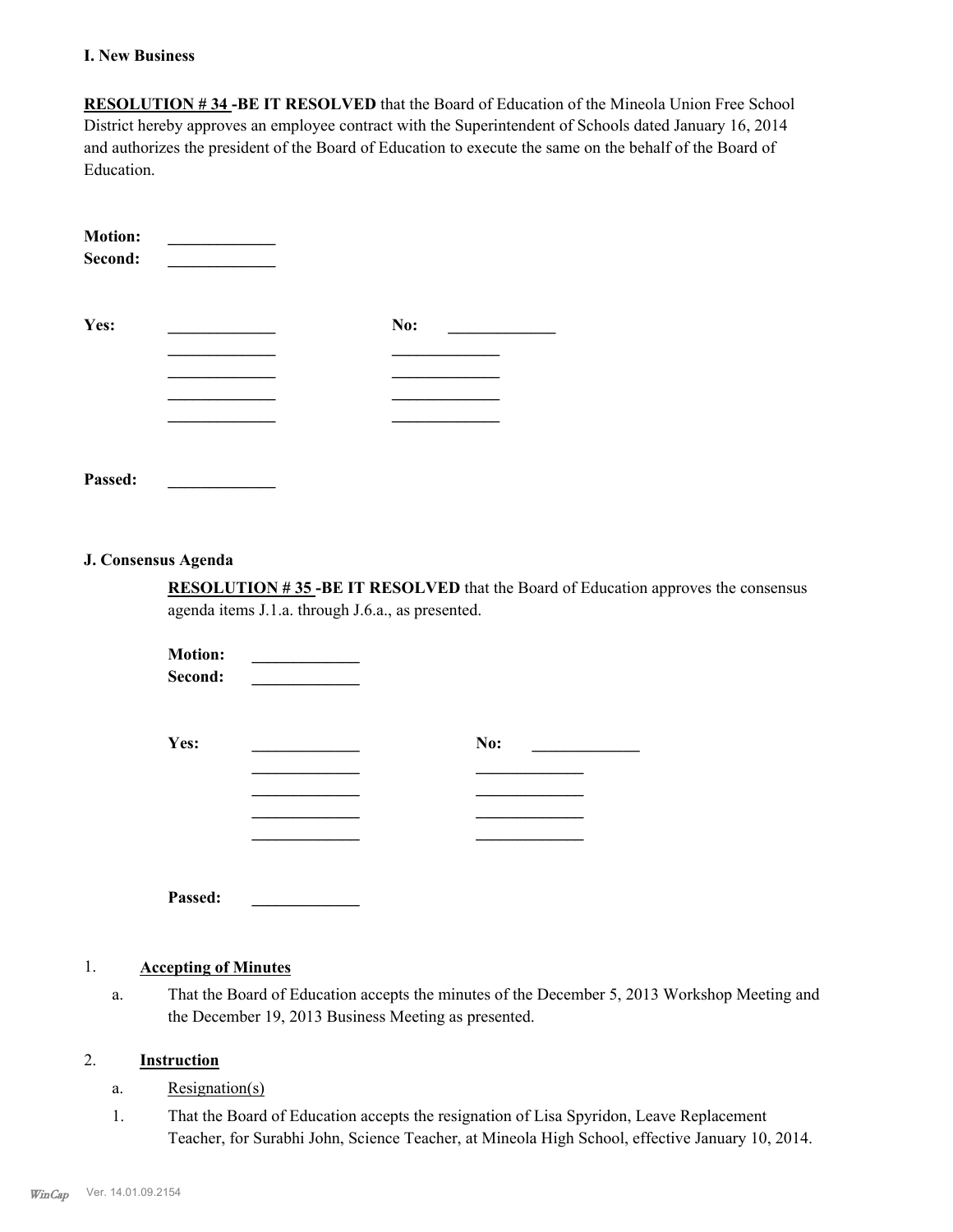- b. Appointment(S) Perm Sub
- That the Board of Education approves the appointment of Laura M. Doherty, to the position of Permanent Substitute Teacher, at Mineola High School, effective January 7, 2014 to May 31, 2014. Salary: \$100 per day 1.
- c. Retirement(s) Instruction
- That the Board of Education accepts, with regret, the resignation of Constance L. Killian, for the purpose of retirement, effective June 30, 2014. 1.
- That the Board of Education accepts, with regret, the resignation of Ronnie F. Kleinman, for the purpose of retirement, effective June 30, 2014. 2.
- That the Board of Education accepts, with regret, the resignation of Barbara Paganini, for the purpose of retirement, effective June 30, 2014. 3.
- That the Board of Education accepts, with regret, the resignation of Maria S. Santangelo, for the purpose of retirement, effective June 30, 2014. 4.
- That the Board of Education accepts, with regret, the resignation of Matilde M. Wojis, for the purpose of retirement, effective June 30, 2014. 5.
- That the Board of Education accepts, with regret, the resignation of Sandra M. Smith, for the purpose of retirement, effective June 30, 2014. 6.
- That the Board of Education accepts, with regret, the resignation of Margaret M. McInnes, for the purpose of retirement, effective June 30, 2014. 7.
- That the Board of Education accepts, with regret, the resignation of Carol Mila, for the purpose of retirement, effective June 30, 2014. 8.
- Appointment(s) Club/Stipends d.

That the Board of Education approves the following Club/stipend recommendations for the current school year:

| <b>POSITION</b>    | <b>EMPLOYEE NAME</b>                 | <b>STIPEND</b> |
|--------------------|--------------------------------------|----------------|
| Winter Guard Coach | \$980.00<br>Ryan Tiscareno(replacing |                |
|                    | Michael Amador previously            |                |
|                    | approved $10/17/13$ )                |                |

# 3. **Instruction: Committee on Special Education**

a. That the Board of Education approves the CSE/CPSE/SCSE recommendations for programs and services for students with IEPs for the time period from 10/1/13- 10/31/13. Please be advised that all of the parents have received the student's IEP and a copy of their DUE process rights.

#### 4. **Instruction: Contracted**

a. That the Board of Education approves the agreement between the Mineola UFSD and Fred Robert Bocchino, consultant from Heart of Change, to work with principals and teachers for the 2013- 2014 school year.

# 5. **Civil Service**

#### a. Resignation(s)

That the Board of Education accept, with regret, the resignation of Marie DeSpirito, Stenographic Secretary for the Principal at the High School, for the purpose of retirement, effective June 30, 2014. 1.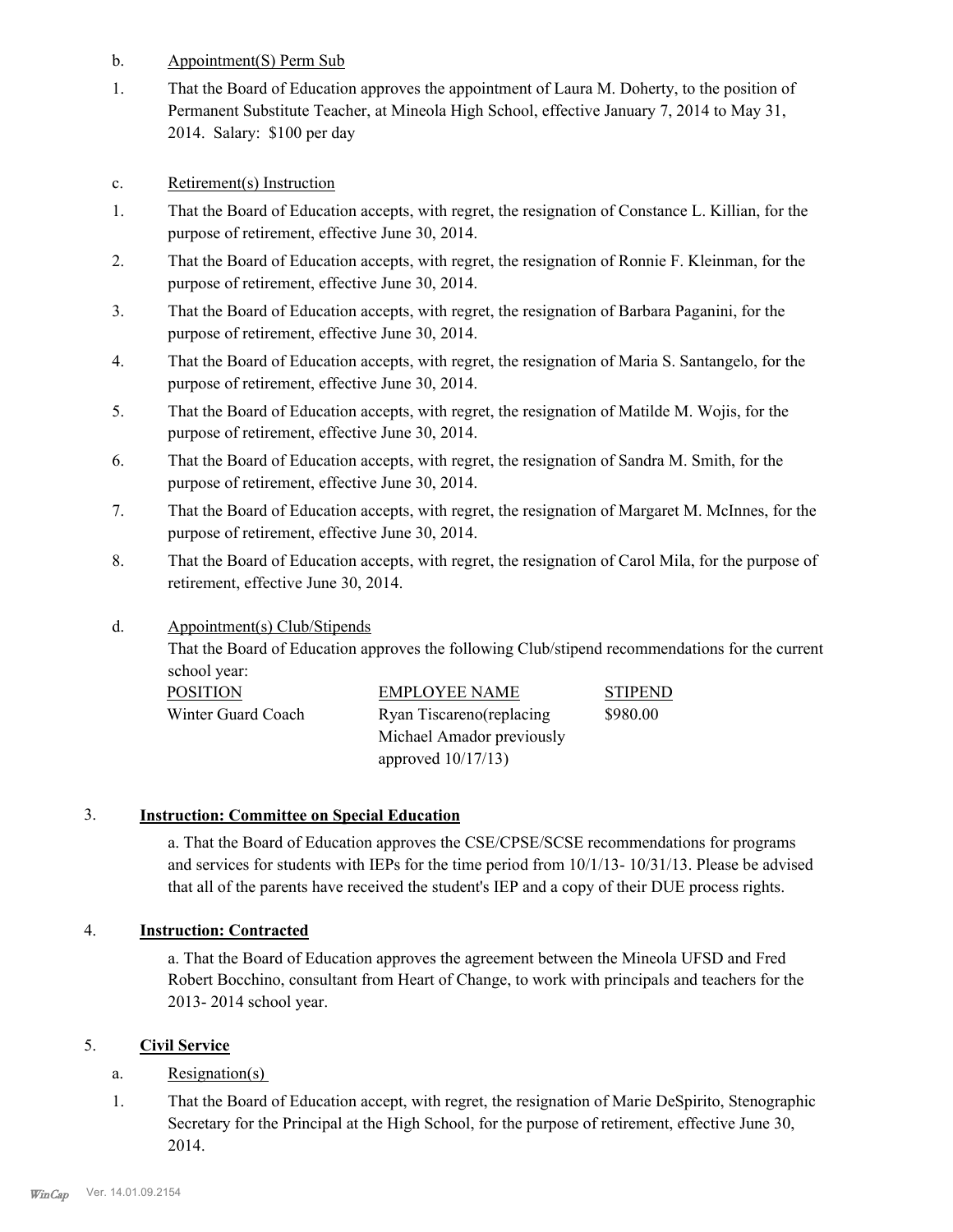- b. Leave(s) of Absence
- That the Board of Education grant a request to Kenneth Williams, Custodian at Hampton Street School, an Unpaid Medical Leave of Absence, effective January 2, 2014, until further evaluation is completed by his doctor. 1.
- That the Board of Education grant a request for a continuation of an Unpaid Medical Leave of Absence, for Niloofar Lahijani, part time teacher aide at Meadow Drive School, as per her doctor's request, until further notice. 2.
- c. Civil Service: Other
- That the Board of Education approves the increase in hourly rate of pay for Sub Bus Drivers, from \$21.81 to \$22.46 (3% raise) effective 12/1/13, as per the MOA dated 8/27/13. 1.

#### **Business/Finance: Disposal of District Property** 6.

That the Board of Education approves the disposal of the following district property, according to Policy #6900, declaring them obsolete:

Various textbooks which are no longer being used in the textbook loan program and cannot be sold. a.

#### **K. Superintendent's Report**

Superintendent of Schools' Reports for 1/16/14 Presentations:

1. K-12 Science Update

Superintendent Comments

|                           | L. Executive Session Time: |  | p.m. |  |
|---------------------------|----------------------------|--|------|--|
| <b>Motion:</b><br>Second: |                            |  |      |  |
| Yes:                      |                            |  | No:  |  |
|                           |                            |  |      |  |
|                           |                            |  |      |  |
| Passed:                   |                            |  |      |  |